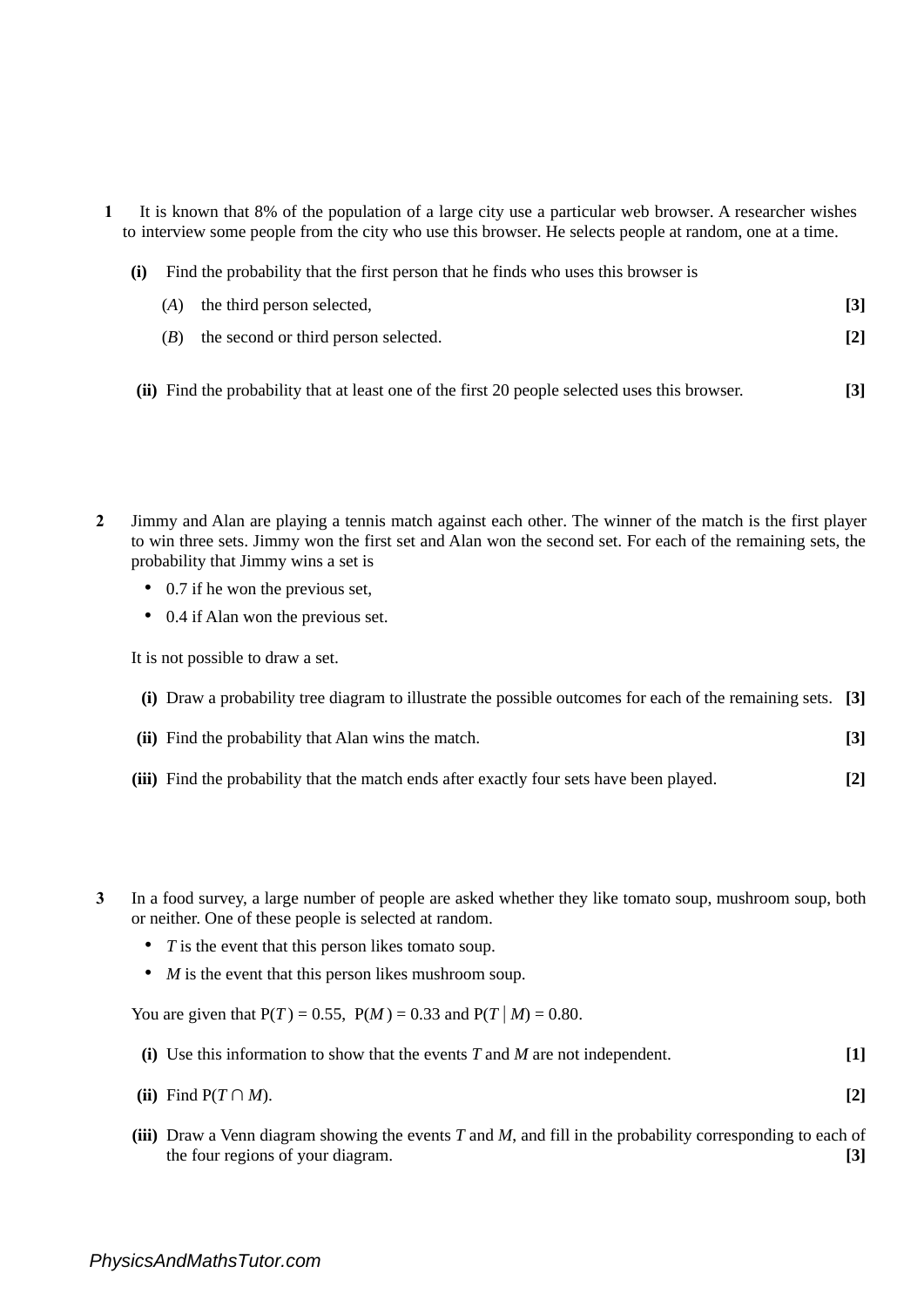- **4** 25% of the plants of a particular species have red flowers. A random sample of 6 plants is selected.
	- **(i)** Find the probability that there are no plants with red flowers in the sample. **[2]**
	- **(ii)** If 50 random samples of 6 plants are selected, find the expected number of samples in which there are no plants with red flowers. **[2]**
- **5** In a recent survey, a large number of working people were asked whether they worked full-time or part-time, with part-time being defined as less than 25 hours per week. One of the respondents is selected at random.
	- **•** *W* is the event that this person works part-time.
	- *F* is the event that this person is female.

You are given that  $P(W) = 0.14$ ,  $P(F) = 0.41$  and  $P(W \cap F) = 0.11$ .

- **(i)** Draw a Venn diagram showing the events *W* and *F*, and fill in the probability corresponding to each of the four regions of your diagram. **[3]**
- **(ii)** Determine whether the events *W* and *F* are independent. **[2]**
- **(iii)** Find  $P(W | F)$  and explain what this probability represents. **[3]** 
	- Score on second die  $1 \quad 2 \quad 3 \quad 4$  $1 \mid 1 \mid 2 \mid 3 \mid 4$ Score on first die Score on first die 2 | 2 | 4 | 6 | 8 3 3 6 9 12 4 | 4 | 8 | 12 | 16
- **6** The table shows all the possible products of the scores on two fair four-sided dice.

- **(i)** Find the probability that the product of the two scores is less than 10. **[1]**
- **(ii)** Show that the events 'the score on the first die is even' and 'the product of the scores on the two dice is less than 10' are not independent. **[3]**